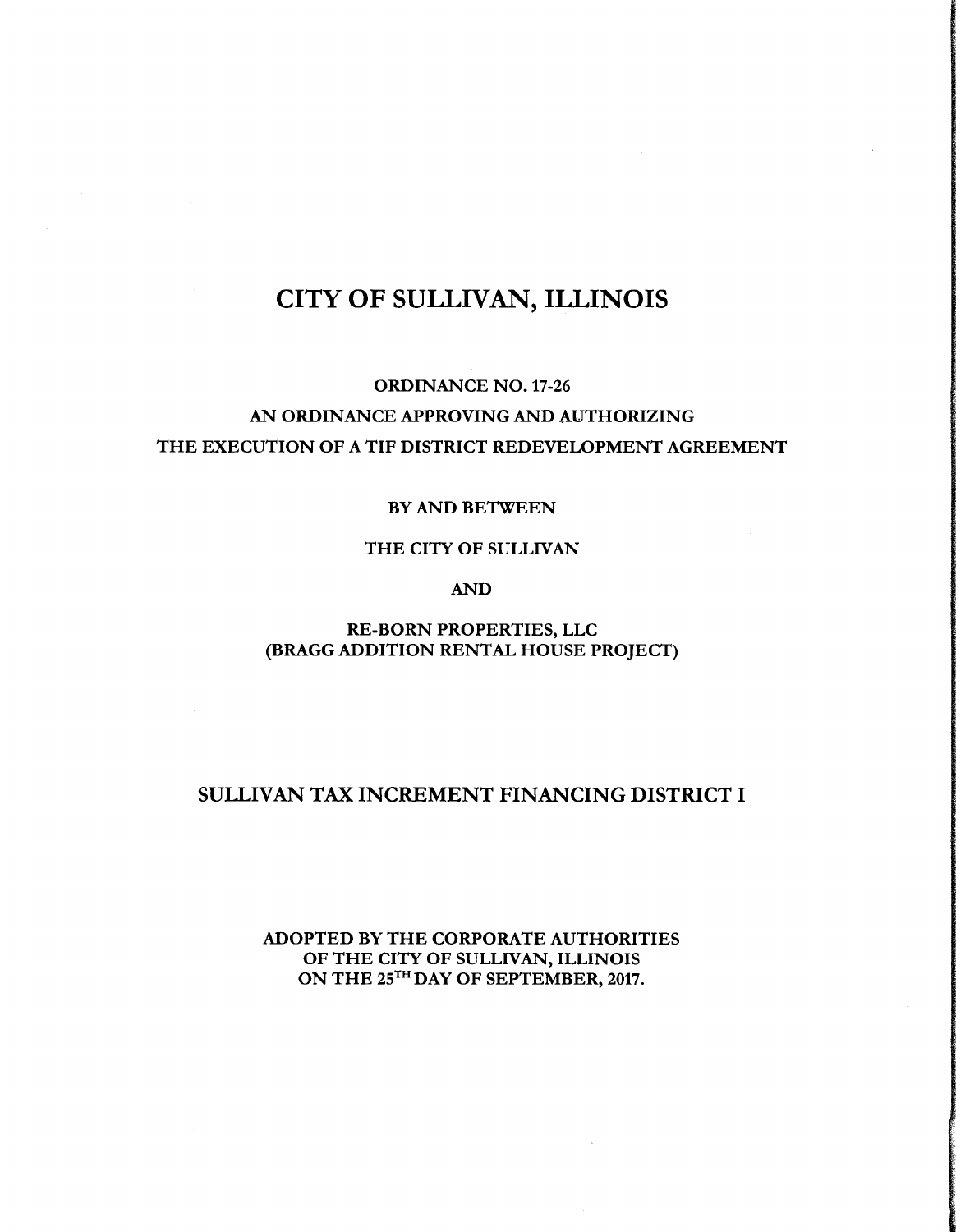#### CITY OF SULLIVAN, ILLINOIS: ORDINANCE NO.17-26

#### AN ORDINANCE APPROVING AND AUTHORIZING THE EXECUTION OF A TIF DISTRICT REDEVELOPMENT AGREEMENT BY AND BETWEEN: THE CITY OF SULLIVAN AND RE-BORN PROPERTIES, LLC BRAGG ADDITION RENTAL HOUSE PROJECT)

The Mayor and City Council of the City of Sullivan, Moultrie County, Illinois have determined that this Redevelopment Agreement is in the best interest of the citizens of the City of Sullivan; therefore, be it ordained as follows:

SECTION ONE: The TIF Redevelopment Agreement with Re-Born Properties, LLC, Developer, for the Bragg Addition Rental House Project, attached hereto, is hereby approved.

SECTION TWO: The Mayor is hereby authorized and directed to enter into and execute on behalf of the City said TIF Redevelopment Agreement and the City Clerk of the City of Sullivan is hereby authorized and directed to attest such execution.

SECTION THREE: The Redevelopment Agreement shall be effective the date of its approval on the 25<sup>th</sup> day of September, 2017.

SECTION FOUR: This Ordinance shall be in full force and effect from and after its passage and approval as required by law.

PASSED, APPROVED & ADOPTED by the Corporate Authorities of Sullivan this 25<sup>th</sup> day of September, 2017 and filed in the office of the City Clerk of said City on that date.

| <b>CORPORATE</b><br><b>AUTHORITIES</b> | <b>AYE VOTE</b> | <b>NAY VOTE</b> | <b>ABSTAIN / ABSENT</b> |
|----------------------------------------|-----------------|-----------------|-------------------------|
| Grant Wade                             |                 |                 |                         |
| Mike Kirk                              |                 |                 |                         |
| Jerry Risley                           |                 |                 |                         |
| Mike Mossman                           |                 |                 |                         |
| Mayor Ann Short                        |                 |                 |                         |
| <b>TOTAL VOTES:</b>                    |                 |                 |                         |

APPROVED:  $\left( \lambda \right)$   $\left( \lambda \right)$   $\left( \lambda \right)$   $\left( \lambda \right)$   $\left( \lambda \right)$   $\left( \lambda \right)$   $\left( \lambda \right)$   $\left( \lambda \right)$   $\left( \lambda \right)$   $\left( \lambda \right)$   $\left( \lambda \right)$   $\left( \lambda \right)$   $\left( \lambda \right)$   $\left( \lambda \right)$   $\left( \lambda \right)$   $\left( \lambda \right)$   $\left( \lambda \right)$   $\left( \lambda \right)$   $\left( \lambda \right)$   $\$ 

Mayor, City of Sullivan

ATTEST: Monte 9, Selman, Date: 9, 25, 2017 City Clerk, City of Sullivan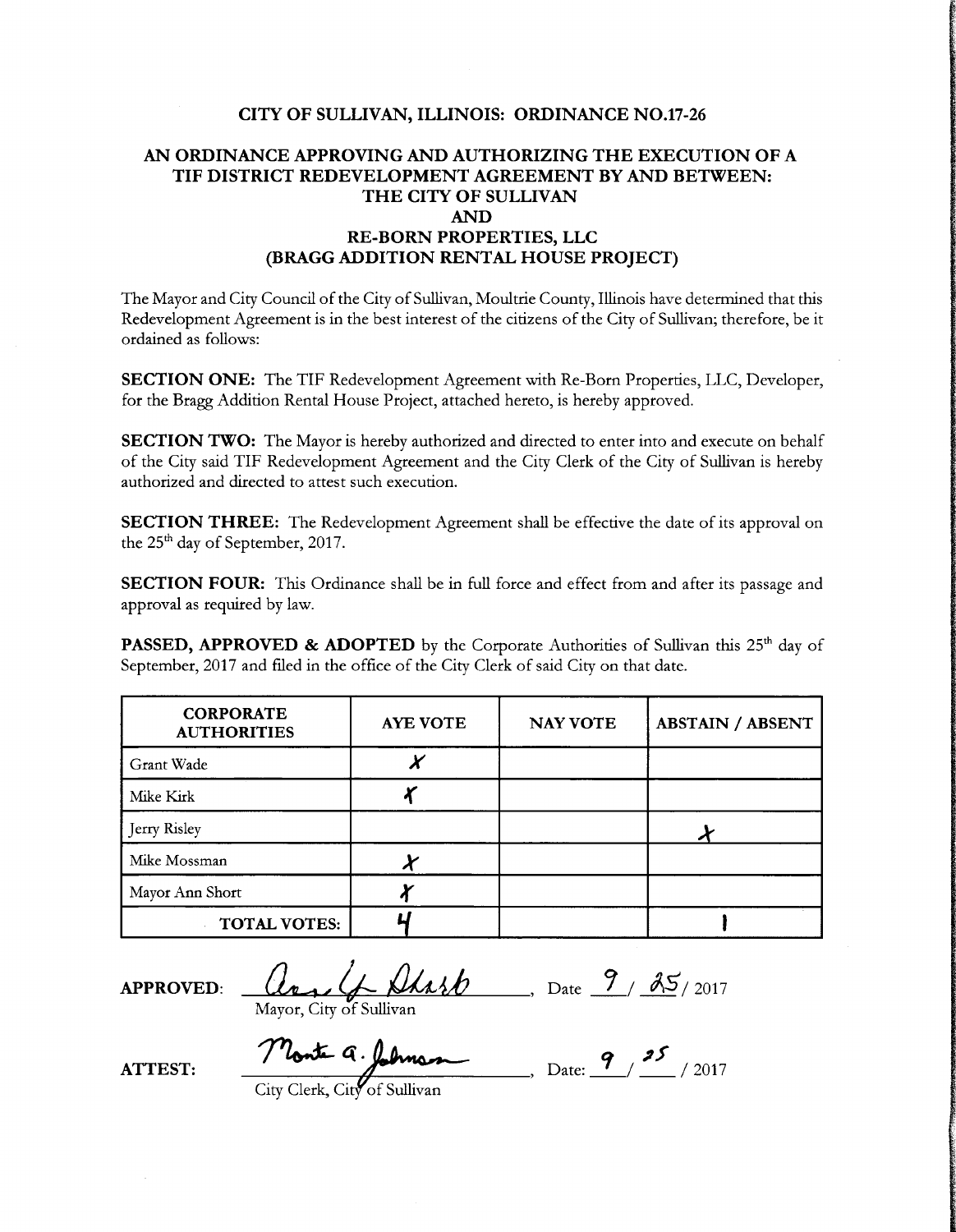# TAX INCREMENT FINANCING DISTRICT REDEVELOPMENT AGREEMENT

by and between

# CITY OF SULLIVAN, MOULTRIE COUNTY, ILLINOIS

and

# RE-BORN PROPERTIES, LLC BRAGG ADDITION RENTAL HOUSE PROJECT)

## SULLIVAN TAX INCREMENT FINANCING DISTRICT I

SEPTEMBER 25, 2017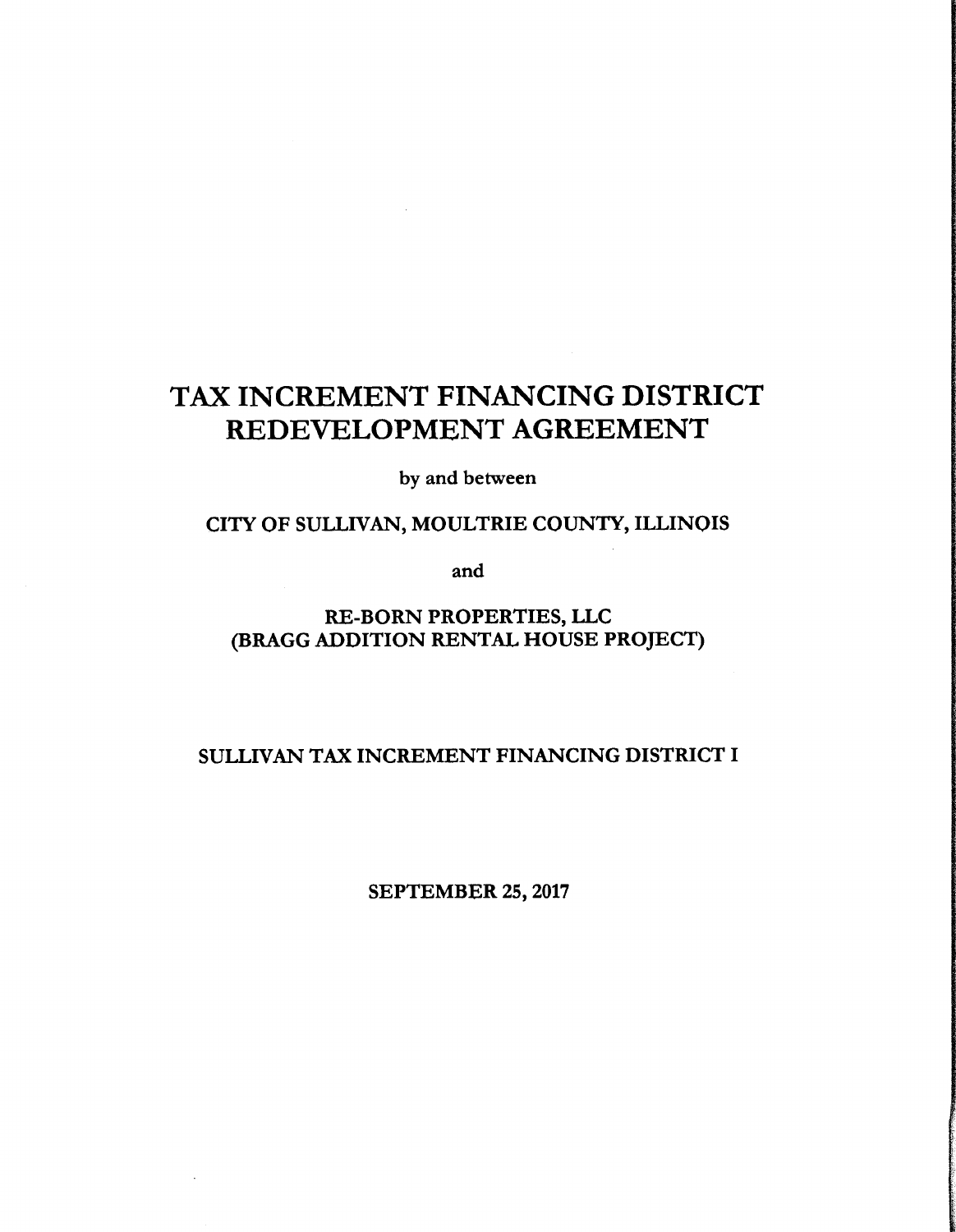#### REDEVELOPMENT AGREEMENT CITY OF SULLIVAN AND RE-BORN PROPERTIES, LLC (BRAGG ADDITION RENTAL HOUSE PROJECT) SULLIVAN TIF DISTRICT I

THIS REDEVELOPMENT AGREEMENT (including Exhibits) is entered into this 25<sup>th</sup> day of September, 2017 by the City of Sullivan (the "City"), an Illinois Municipal Corporation, Moultrie County, and Re-Born Properties, LLC, an Illinois Limited Liability Corporation (the" Developer").

#### PREAMBLE

WHEREAS, the City has the authority to promote the health, safety and welfare of the City and its citizens, and to prevent the spread ofblight and deterioration and inadequate public facilities, including sanitary sewer, by promoting the development of private investment in the marketability of property thereby increasing the tax base of the City and providing employment for its citizens; and

WHEREAS, pursuant to 65 ILCS 5/8-1-2.5, a municipality may appropriate and expend funds for economic development purposes, including without limitation for commercial enterprises that are deemed necessary or desirable for the promotion of economic development within the community; and

WHEREAS, pursuant to the Tax Increment Allocation Redevelopment Act, 65 ILCS 5/11-74.4 et seq., as amended (the "Act"), the City has the authority to provide incentives to owners or prospective owners of real property to redevelop, rehabilitate and/ or upgrade such property by reimbursing the owner for certain costs from resulting increases in real estate tax revenues ("real estate tax increment") or from other City revenues; and

WHEREAS, on December 29, 1986, recognizing the need to foster the development, expansion and revitalization of certain properties which are vacant, underutilized or obsolete or <sup>a</sup> combination thereof, the City approved a Tax Increment Redevelopment Plan and Projects, designated a Redevelopment Area and adopted Tax Increment Financing as provided under the Act ("Sullivan TIF District I"); and

WHEREAS, Sullivan TIF District I has been legislatively extended for an additional twelve (12) years for <sup>a</sup> total of thirty-five (35) years, through December 31, 2022; and

WHEREAS, one such property in the Redevelopment Project Area is located on Seth Dunscomb Drive, Sullivan, Illinois (PIN#: 08-08-02-319-390, legally described as Lot 9 in Block 3 of the Bragg Addition) (the "Property"); and

WHEREAS, the Developer owns the Property and is proceeding with plans to construct a single-family rental house (the "Project") on said Property, and is doing so based on the availability of TIF incentives offered by the City; and

WHEREAS, it is the intent of the City to encourage economic development which will increase the real estate base of the City, which increased incremental taxes will be used, in part, to finance incentives to assist development within the Tax Increment Financing District; and

WHEREAS, the Developer's proposed Project is consistent with the Sullivan TIF District I Redevelopment Plan and Projects for the Redevelopment Project Area (the "Redevelopment Plan") and further conforms to the land uses of the City as adopted; and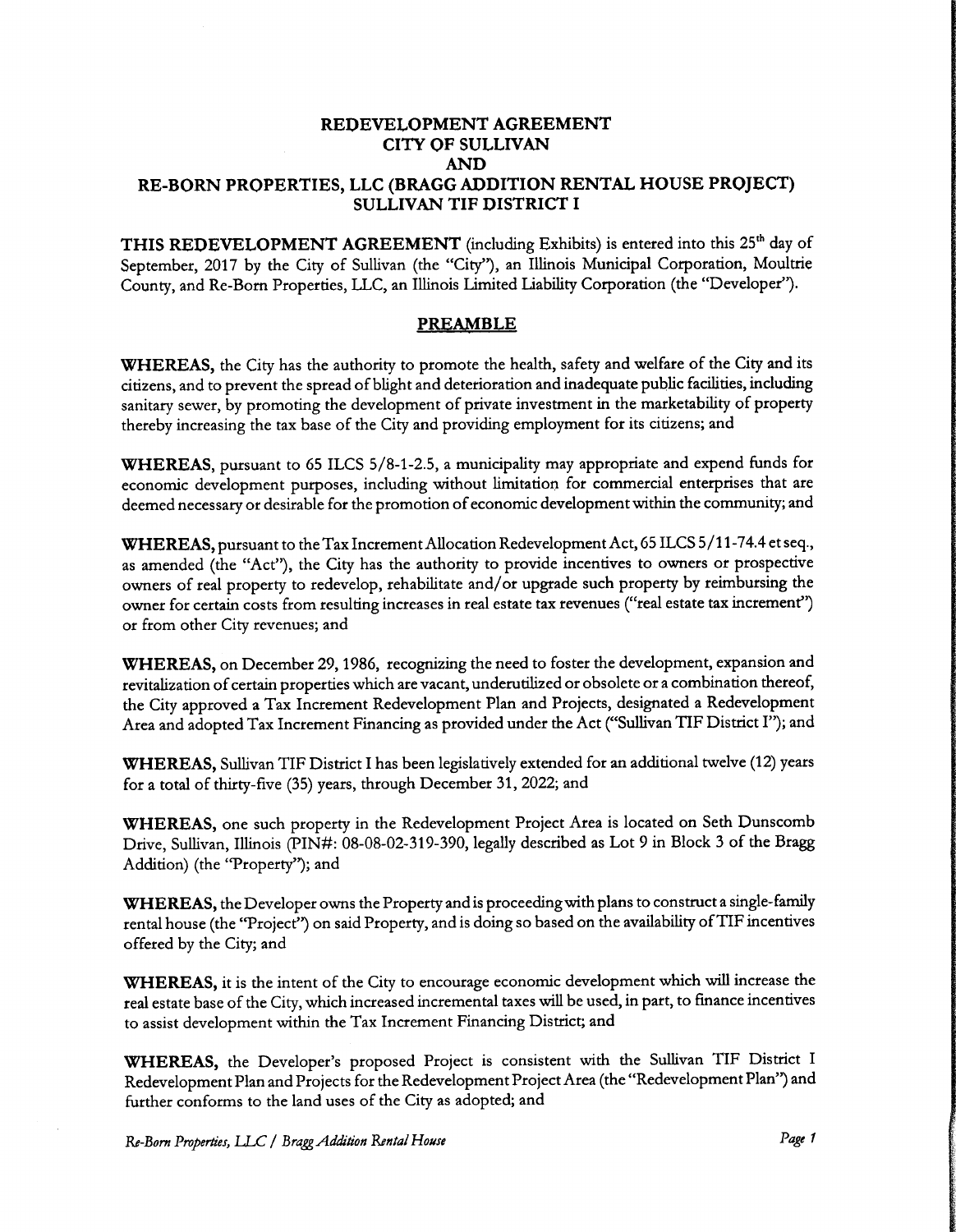WHEREAS, pursuant to Section 5/11-74.4-4(b) of the Act, the City may make and enter into all contracts with property owners, developers, tenants, overlapping taxing bodies, and others necessary or incidental to the implementation and furtherance of the Redevelopment Plan; and

WHEREAS, pursuant to Section 5/11-74.4-4(j) of the Act, the City may incur project redevelopment costs and reimburse developers who incur redevelopment project costs authorized by <sup>a</sup> redevelopment agreement and further defined in Section  $5/11-74.4-3(q)$  of the Act, including those Estimated TIF Eligible Project Costs as herein listed in the attached Exhibit "1" of this Redevelopment Agreement; and

WHEREAS, the Developer requested that incentives for the development be provided by the City from incremental increases in real estate taxes of the City generated from its Project and the City agreed to such incentives; and

WHEREAS, the City has determined that this Project required the incentives requested as set forth herein and that said Project will, as <sup>a</sup> part of the Plan, promote the health, safety and welfare of the City and its citizens by attracting private investment to prevent blight and deterioration and to generally enhance the economy of the City; and

WHEREAS, the City has reviewed the conditions of the Property and has reason to believe that the costs of the necessary public and private improvements to be incurred by the Developer in furtherance of the Project are eligible project costs under the Act and are consistent with the Redevelopment Plan of the City; and

WHEREAS, the Parties have agreed that the City shall reimburse the Developer Seventy-Five percent (75%) of the annual "net" incremental increase in real estate tax revenues derived from the Developer's Project for reimbursement of the Developer's Estimated TIF Eligible Project Costs as set forth in Exhibit "1" attached hereto. Such reimbursement shall commence with tax year 2017 payable 2018 real estate tax increment generated by the Project, and shall continue for the remaining life of the TIF District, tax year 2021 payable 2022, or upon the Developer receiving the maximum reimbursement amount of Fifteen Thousand and 00/100 Dollars (\$15,000.00) as set forth in *Exhibit "1"* attached hereto, whichever occurs first; and

WHEREAS, in consideration of the execution of this Agreement, the Developer is completing the Project as set forth in *Exhibit* "1"; and

WHEREAS, the City is entering into this Agreement having encouraged and induced the Developer to proceed with the Project located on said Property.

#### **AGREEMENTS**

NOW, THEREFORE, the Parties, for good and valuable consideration, the receipt of which is acknowledged, agree as follows:

#### A. PRELIMINARY STATEMENTS

- 1. The Parties agree that the matters set forth in the recitals above are true and correct and form <sup>a</sup> part of this Agreement.
- 2. Any terms which are not defined in this Agreement shall have the same meaning as they do in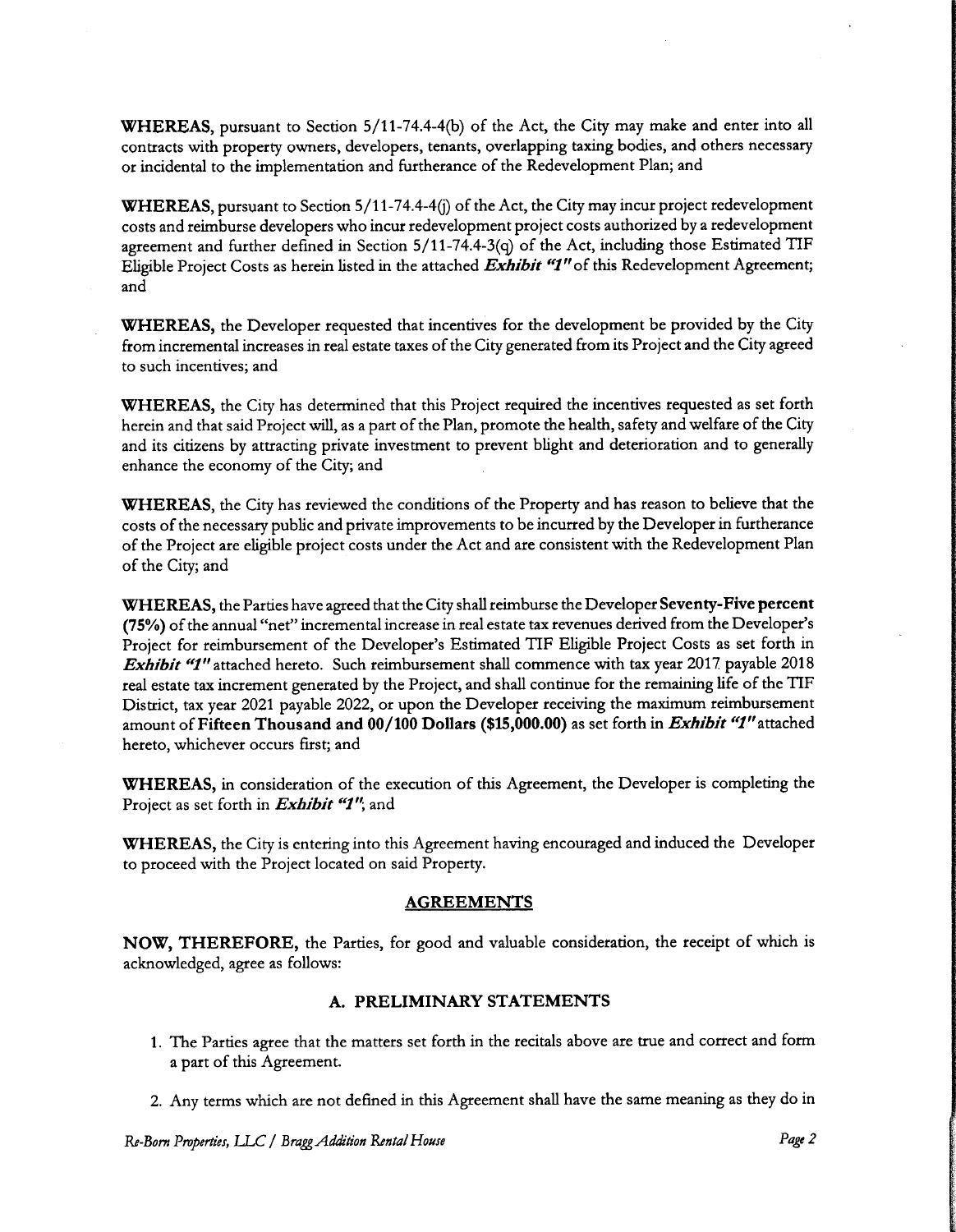the Act, unless indicated to the contrary.

- 3. The City is extending incentives for this project based upon the Developer' <sup>s</sup> commitment to substantially complete the Project, as set forth in this Agreement.
- 4. Each of the Parties represents that it has taken all actions necessary to authorize its representatives to execute this Agreement.

#### B. ADOPTION OF TAX INCREMENT FINANCING

The City has created <sup>a</sup> Tax Increment Financing District known as " Sullivan TIF District I" which includes the Developers' Property. The City has approved certain Redevelopment Project Costs, including the types described in *Exhibit* "I" for the Developer's Project which shall be hereafter known as the "Bragg Addition Rental House Project".

#### C. INCENTIVES

In consideration for the Developer purchasing the Property and completing its Project substantially as set forth herein, the City agrees to extend to the Developer the following incentives to assist the Developer's Project:

- 1. The City shall reimburse the Developer Seventy-Five percent (75%) of the "net" incremental increases in real estate tax generated by the Developer's Project for the reimbursement of the Developer's Eligible Project Costs. Said reimbursements shall commence with the real estate tax increment derived from the real estate taxes assessed in year 2017 payable 2018, and continue for the remaining life of the TIF District, tax year 2021 payable 2022, or until all TIF eligible project costs as described in *Exhibit* "1" are fully reimbursed, not to exceed a total of Fifteen Thousand and 00/ 100 Dollars (\$15, 000. 00), whichever occurs first. These funds are to be allocated to and when collected shall be paid to the City Treasurer for deposit in a separate account within the Special Tax Allocation Fund for Sullivan TIF District I designated as the Bragg Addition Rental House Project Special Account" ( the " Special Account'. All monies deposited into the Special Account shall be used exclusively by the City for the purposes set forth in this Agreement.
- 2. " Net" real estate tax increment is defined as increases in annual real estate tax increment derived from the Developer's Redevelopment Project after payment of proportionate administrative fees and costs and payments pursuant to Intergovernmental Agreements, if any.

#### D. LIMITATION OF INCENTIVES TO DEVELOPER

- 1. The Developer shall not be entitled to any other reimbursement by the City for other Eligible Project Costs beyond the maximum cumulative reimbursement of \$15,000.00 as set forth herein.
- 2. The Developer shall be reimbursed by the City for all Eligible Project Costs permitted by the Act subject to <sup>a</sup> limitation of\$15, 000) from the real estate tax increment generated by this Project located on the Property and deposited into the Special Account, but only for the term of the Plan and only from the Property included in this Project and currently owned by the Developer at that location.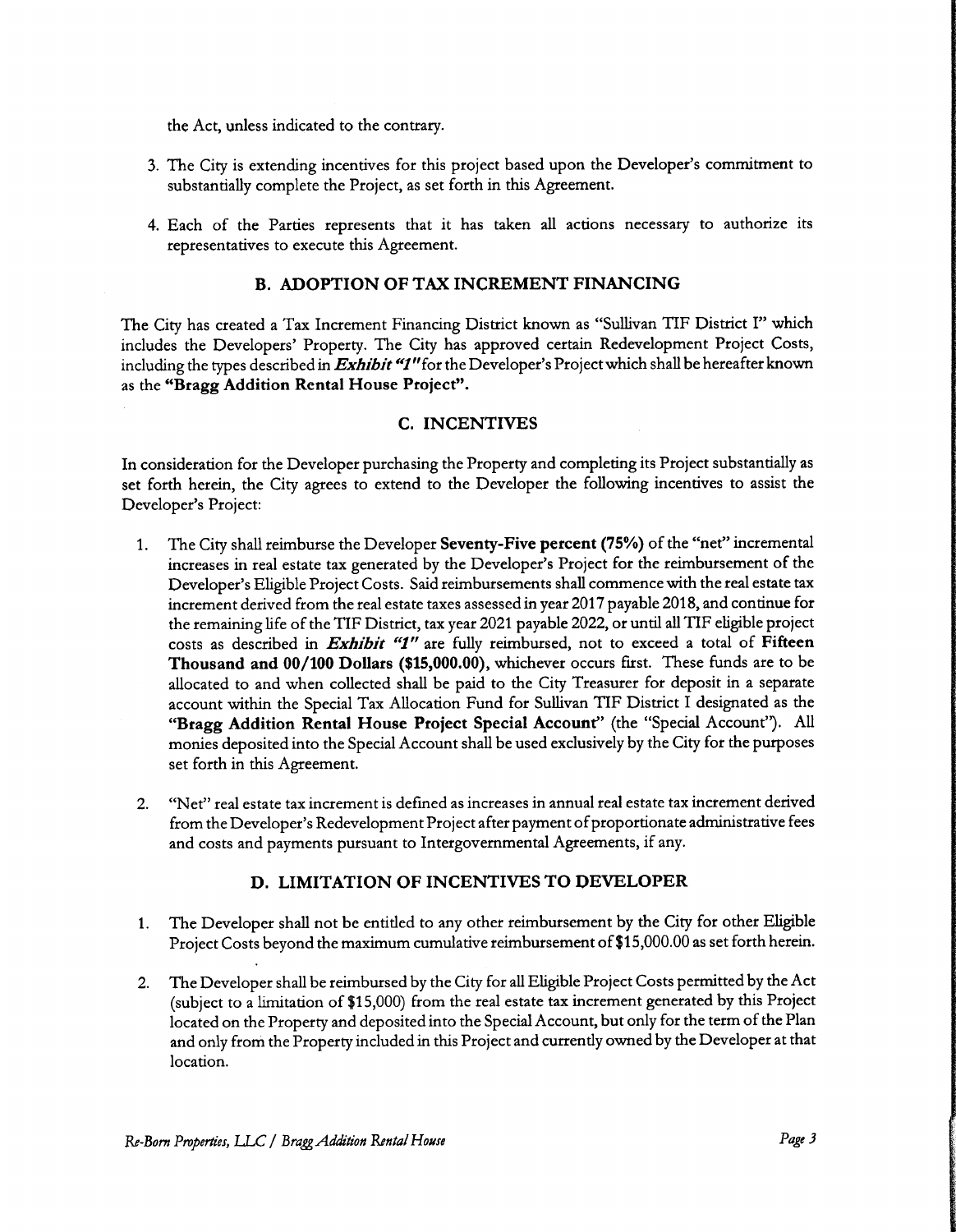- 3. It is not contemplated nor is the City obligated to use any of its proportionate share of the monies for any of the Developer's Eligible Project Costs but, rather, the City shall use its sums for any purpose under the Act as it may in its sole discretion determine.
- 4. The Developer agrees to substantially complete the project, subject to Force Majeure, as defined below.

#### E. PAYMENT OF ELIGIBLE PROJECT COSTS

- 1. Payment to the Developer for TIF Eligible Project Costs as set forth by the Act, shall be made by a Requisition for Payment of Private Development Redevelopment Costs (Exhibit "2", "Requisition") submitted from time to time by the Developer to the City's TIF Administrator Jacob & Klein, Ltd., with copy to The Economic Development Group, Ltd. (collectively the Administrator), and subject to the Administrator's approval of the costs and to the availability of funds in the Special Account.
- 2. All Requisitions must be accompanied by verified bills or statements of suppliers, contractors, or professionals together with mechanic's lien waivers (whether partial or full) from each of the parties entitled to <sup>a</sup> payment that is the subject of the Requisition as required by the City.
- 3. In order for the Developer to receive reimbursement of Eligible Project Costs for costs it has incurred in any year as set forth in Paragraphs <sup>1</sup> and 2 above, the Developer must submit such proposed eligible costs to the City by March 1 of the following year. If there are no accumulated outstanding costs previously submitted and approved by the City and if the Developer does not submit such proposed eligible costs by this deadline, the Developer will forfeit reimbursement of such costs from the prior year's real estate tax increment to be paid in the current year. Any approved eligible costs submitted after this deadline will be eligible for reimbursement from the next year's real estate increment receipts.
- 4. Any real estate increment not required to be paid to the Developer under the terms of Paragraph 3 above shall be available to the City for any purpose set forth in the Plans pursuant to the Act.
- 5. The Developer shall use such sums as reimbursement for Eligible Project Costs only to the extent permitted by law and the Act and may allocate such funds for any purpose for the terms of this Agreement or the term of the TIF Districts, whichever is longer.
- 6. The Administrator shall approve or disapprove a Requisition by written receipt to the Developer within thirty( 30) business days after receipt of the Requisition. Approval of the Requisition will not be unreasonably withheld. If <sup>a</sup> Requisition is disapproved by the Administrator the reasons for disallowance will be set forth in writing and the Developer may resubmit the Requisition with such additional information as may be required and the same procedures set forth herein shall apply to such re-submittals.
- 7. All TIF Eligible Project Costs approved shall then be paid by the City from the Special Account to the Developer, or to others as directed by the Developer, pursuant to the Redevelopment Plans and as allowed by Illinois Law. The City shall pay such approved eligible Costs annually, provided the Developer has satisfied the terms of this Agreement and costs which exceed the amount available to pay the Developer shall carry forward, until paid, without further action of the Developer. Payment shall be made within forty-five( 45) days after approval subject to the terms if this Agreement and after receipt of the increment generated by the Developer's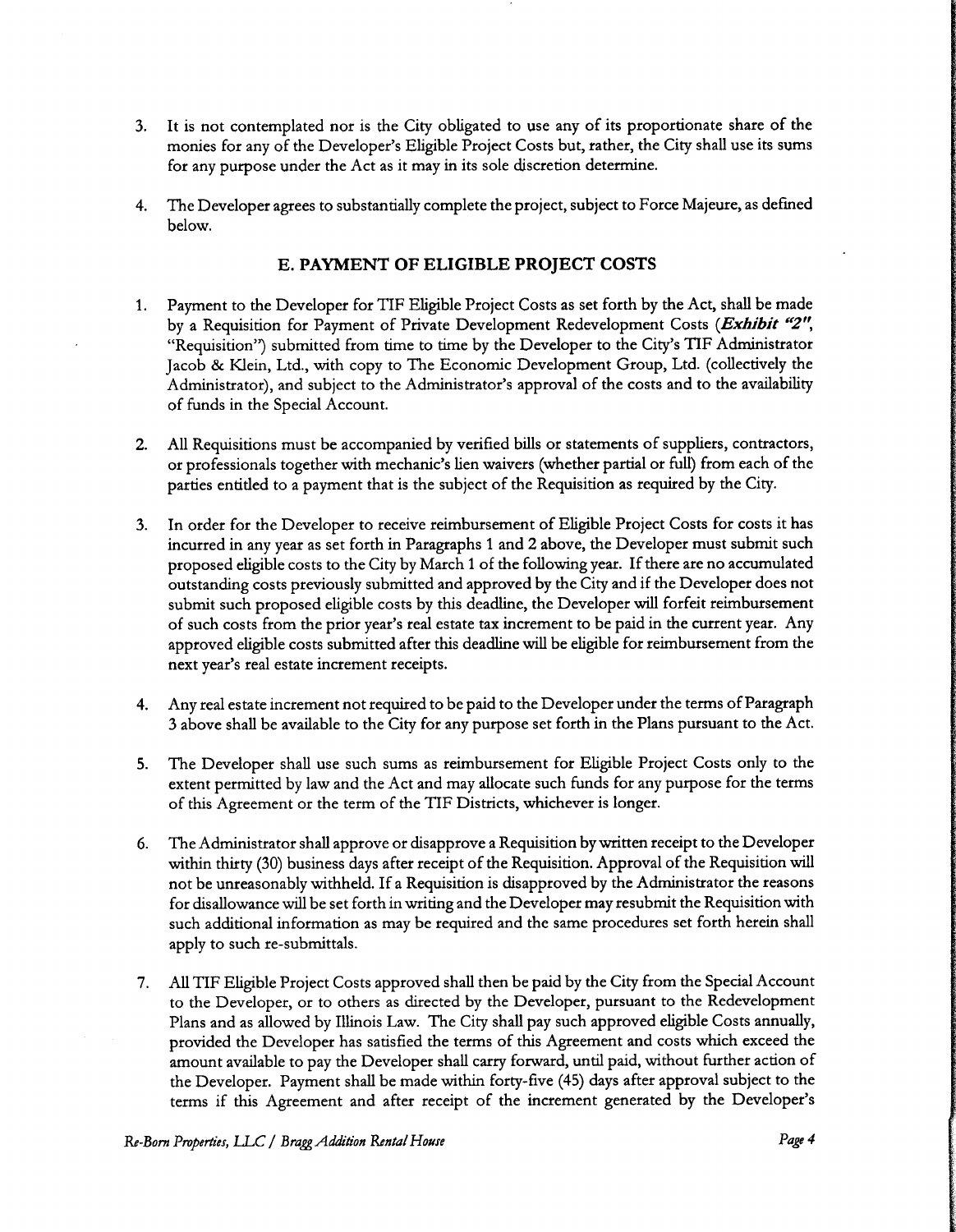Redevelopment Project from the County.

- 8. The Parties acknowledge that the determination of Eligible Project Costs, and, therefore, qualification for reimbursement hereunder are subject to changes or interpretation made by amendments to the Act, administrative rules or judicial interpretation during the term of this Agreement. The City has no obligation to the Developer to attempt to modify those decisions but will assist the Developer in every respect as to obtaining approval of Eligible Project Costs.
- 9. The Developer may submit for prior approval by the City as Eligible Project Costs under the Act estimates of costs before they are incurred subject to later confirmation by actual bills.

#### F. VERIFICATION OF TAX INCREMENT

- 1. It shall be the sole responsibility of the Developer or its designee to provide to the City, as requested in writing, copies of all PAID real estate tax bills, annually, for the Property.
- 2. The failure of Developer to provide any information required herein after written notice from the City, and the continued failure to provide such information within( 30) days after such notice, shall be considered <sup>a</sup> material breach of this Agreement and shall be cause for the City to deny payments hereunder to the Developer, which payments are conditional upon receipt of the foregoing information.

#### G. REIMBURSEMENT OF THE DEVELOPER'S SHARE OF TAX OBJECTION REFUNDS

If <sup>a</sup> refund of tax increment (including any accrued statutory interest thereon) is potentially due from the City's TIF Fund as the result of any tax objection, assessment challenge or formal appeal to the Illinois Property Tax Appeal Board (PTAB), issuance of <sup>a</sup> certificate of error or other such action, including any appeals therefrom, concerning the potential reduction of assessed value of the Property, the City may at its sole discretion withhold the Developer's share of any such possible refund (including any accrued statutory interest thereon) from future reimbursements calculated to be paid to the Developer under this Agreement. Furthermore, the Developer is hereby obligated to provide written notice to the City within five( 5) days of filing any such objection, assessment challenge or formal appeal to the PTAB or other such action, including any appeals therefrom, that could potentially reduce the assessed value of the Property. Failure to provide such notice shall be considered <sup>a</sup> material breach of this Agreement and shall be cause for the City to deny payments hereunder to the Developer.

Any funds withheld by the City under this Section G shall be deposited by it into a separate interest bearing bank account. Upon final determination of the assessed value of the Property, the City shall pay to the Developer the principal amount due under this Agreement as recalculated. The City shall be entitled to retain any interest earned on the account as partial payment for the administration of the account due to the delay of the determination of the final evaluation and recalculation of the benefits due the Developer under this Agreement.

If it appears to the City that it will be unable to recover the Developer's share of any such refund including any accrued statutory interest thereon) from the remaining future reimbursements due the Developer under this Agreement, the Developer shall reimburse the City for the Developer's remaining unpaid share of such refund within thirty (30) days upon receiving written demand of the same from the City.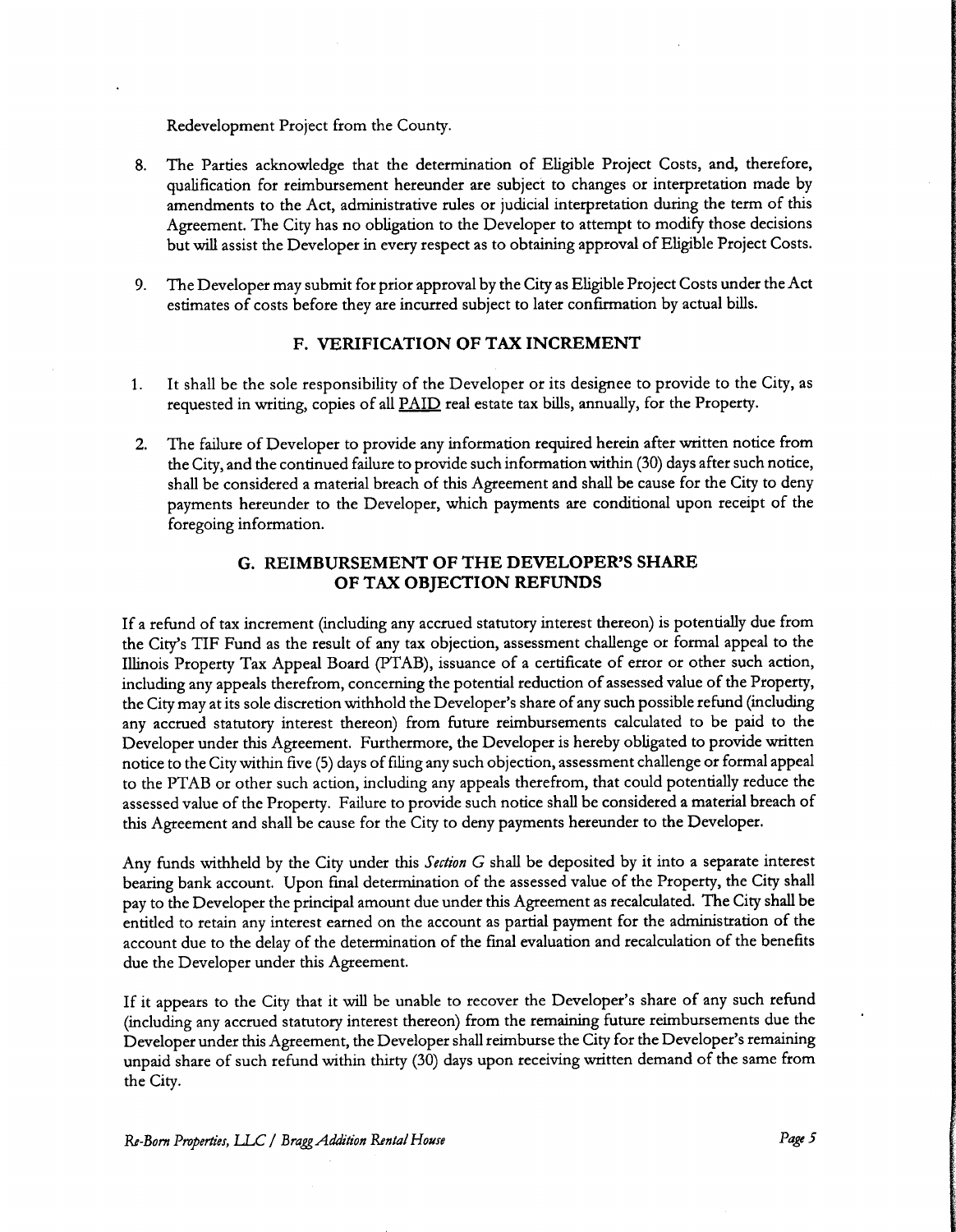Notwithstanding anything contained in this Agreement to the contrary, the obligations contained in this Section G shall remain in effect for the remaining life of the TIF District, whether the TIF District expires upon the current expiration of the Redevelopment Plan and Projects adopted by the City( tax year <sup>2021</sup> payable 2022) or at an earlier time if the City passes an ordinance terminating the TIF District. Furthermore, the obligations set forth in this Section G shall survive the expiration of the TIF District ifa tax objection or other such action taken by the Developer is pending prior to the expiration of the TIF District and shall continue until final disposition of such action.

#### H. LIMITED OBLIGATION

The City's obligation hereunder to pay the Developer for Eligible Project Costs is a limited obligation to be paid solely from the Special Account. Said obligation does not now and shall never constitute an indebtedness of the City within the meaning of any State of Illinois constitutional or statutory provision and shall not constitute or give rise to <sup>a</sup> pecuniary liability of the City or <sup>a</sup> charge or lien against the City's general credit or taxing power.

#### I. CITY PUBLIC PROJECTS

The City intends to use part or all of its share of the Project's real estate increment for other public projects within the TIF District. The City shall be eligible for reimbursement of the cost of doing so, as well as other eligible costs incurred by the City in the TIF District.

#### J. LIMITED LIABILITY OF CITY TO OTHERS FOR DEVELOPER'S EXPENSES

There shall be no obligation by the City to make any payments to any person other than the Developer, nor shall the City be obligated to make direct payments to any other contractor, subcontractor, mechanic or materialman providing services or materials to the Developer for the Developer's Project.

#### K. COOPERATION OF THE PARTIES

- 1. The City and the Developer agree to cooperate fully with each other when requested to do so concerning the development of the Developer's Redevelopment Project. This includes without limitation the City assisting or sponsoring the Developer, or agreeing to jointly apply with the Developer, for any grant, award, subsidy or additional funding which may be available from other governmental sources as the result of the Developer's or City's activities. This also includes without limitation the Developer assisting or sponsoring the City, or agreeing to jointly apply with the City, for any grant, award, or subsidy which may be available as the result of the City's or the Developer's activities.
- 2. The Parties agree to take such actions, including the execution and delivery of such documents, instruments, petitions, and certifications (and, in the City's case, the adoption of such ordinances and resolutions), as may be necessary or appropriate, from time to time, to carry out the terms, provisions, and intent of this Agreement and to aid and assist each other in carrying out said terms, provisions, and intent.
- 3. The Parties shall cooperate fully with each other in seeking from any or all appropriate governmental bodies all approvals( whether federal, state, county or local) required or useful for the construction or improvement of property and facilities in and on the Property or for the provision of services to the Property, including, without limitation, wetland mitigation, gas, telephone, and electric utility services, roads, highways, rights-of-way, water and sanitary sewage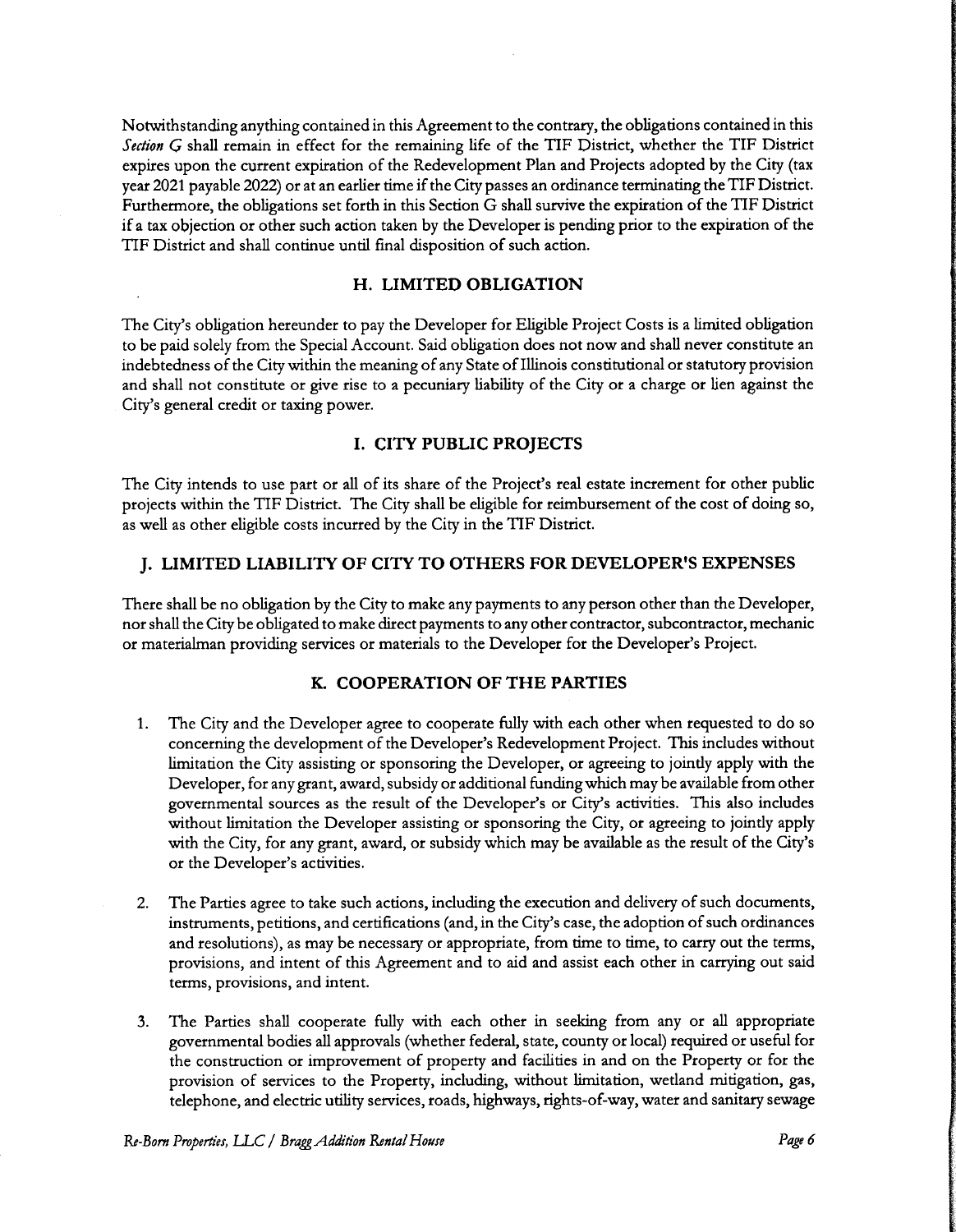facilities, and storm water disposal facilities.

#### L. DEFAULT; CURE; REMEDIES

In the event of a default under this Redevelopment Agreement by any party hereto (the "Defaulting Party"), which default is not cured within the cure period provided for below, then the other Party (the Non-defaulting Party"), shall have an action for damages, or, in the event damages would not fairly compensate the Non-defaulting Parties for the Defaulting Party's breach of this Redevelopment Agreement, the Non-defaulting Party shall have such other equity rights and remedies as are available to them at law or in equity. Any damages payable by the City hereunder shall be limited to the real estate tax increment payable to the Developer under the terms of this Agreement.

In the event <sup>a</sup> Defaulting Party shall fail to perform <sup>a</sup> monetary covenant which it is required to perform under this Redevelopment Agreement, it shall not be deemed to be in default under this Redevelopment Agreement unless it shall have failed to perform such monetary covenant within thirty( 30) days of its receipt of <sup>a</sup> notice from <sup>a</sup> Non-defaulting Party specifying that it has failed to perform such monetary covenant. In the event <sup>a</sup> Defaulting Party fails to perform any nonmonetary covenant as and when it is required to under this Redevelopment Agreement, it shall not be deemed to be in default if it shall have cured such default within thirty (30) days of its receipt of <sup>a</sup> notice from <sup>a</sup> Non-defaulting Party specifying the nature of the default, provided, however, with respect to those nonmonetary defaults which are not capable of being cured within such thirty (30) day period, it shall not be deemed to be in default if it commences curing within such thirty (30) day period, and thereafter diligently and continuously prosecutes the cure of such default until the same has been cured.

#### M. TIME; FORCE MAJEURE

For this Agreement, time is of the essence; provided however, the Developer and the City shall not be deemed in default with respect to any obligations of this Agreement on its part to be performed if the Developer or City fails to timely perform the same and such failure is due in whole, or in part, to any strike, lock-out, labor trouble (whether legal or illegal), civil disorder, inability to procure materials, weather conditions wet soil conditions, failure or interruptions of power, restrictive governmental laws and regulations, condemnation, riots, insurrections, war, fuel shortages, accidents, casualties, Acts of God, acts caused directly or indirectly by the City (or the City's agents, employees or invitees) when applicable to Developer or third parties, or any other cause beyond the reasonable control ofDeveloper or the City.

#### N. ASSIGNMENT

The rights (including, but not limited to, the right to payments contemplated by Section C of this Agreement) and obligations (or either of them) of the Developer under this Agreement shall be fully assignable by the Developer provided written notice is provided to the City and the City's consent is obtained prior to such assignment. The City's consent shall not be unreasonably withheld provided that the nature of the Project is not substantially changed, and provided that the assignee has the capability, financial and otherwise, to perform the assignor's obligations under this Agreement. Any such assignment shall be subject to all the terms and conditions contained in this Agreement. Further, no such assignment shall be deemed to release the assignor of its obligations to the City under this Agreement unless the consent of the City to the release of the assignor' <sup>s</sup> obligations is first obtained.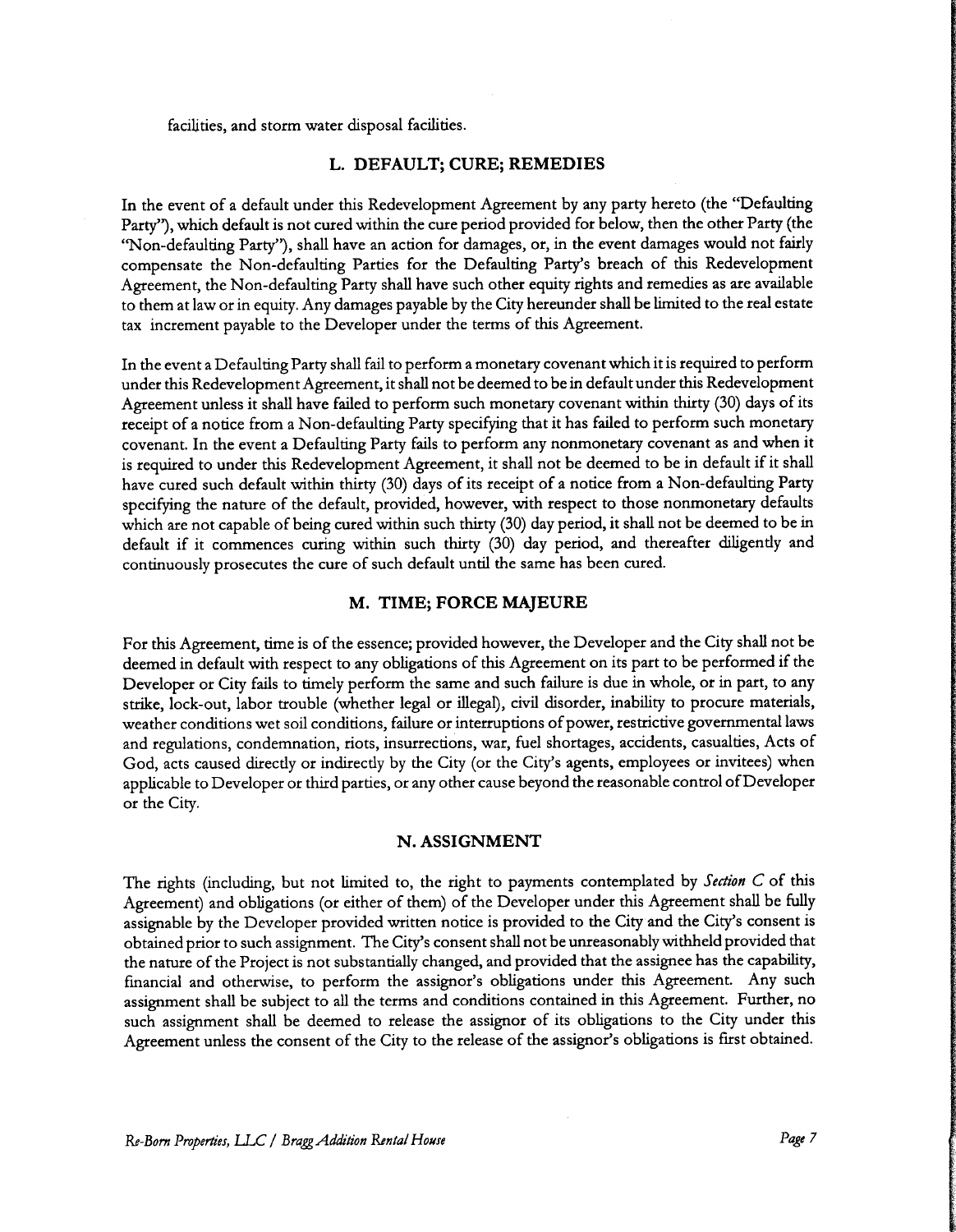#### p. PREPAYMENTS

Should the annual incremental tax revenue generated by the Project be sufficient to pay all cost eligible expenses prior to the expiration of the term of the Agreement, the City may, in its sole discretion, elect to pay all then remaining payments in <sup>a</sup> single lump sum payment.

#### P. WAIVER

Any party to this Agreement may elect to waive any remedy it may enjoy hereunder, provided that no such waiver shall be deemed to exist unless the party waiving such right of remedy does so in writing. No such waiver shall obligate such party to waive any right of remedy hereunder, or shall be deemed to constitute <sup>a</sup> waiver of other rights and remedies provided said party pursuant to this Agreement.

#### Q. SEVERABILITY

If any section, subsection, term or provision of this Agreement or the application thereof to any party or circumstance shall, to any extent, be invalid or unenforceable, the remainder of said section, subsection, term or provision of this Agreement or the application of same to parties or circumstances other than those to which it is held invalid or unenforceable, shall not be affected thereby.

#### R. NOTICES

All notices, demands, requests, consents, approvals or other instruments required or permitted by this Agreement shall be in writing and shall be executed by the party or an officer, agent or attorney of the party, and shall be deemed to have been effective as of the date of actual delivery, if delivered personally, or as of the third (3rd) day from and including the date of posting, if mailed by registered or certified mail, return receipt requested, with postage prepaid addressed as follows:

City Clerk, City of Sullivan Re-Born Properties, LLC<br>
2 West Harrison Attn: Marissa Lingafelter-Sullivan, IL 61951 33 Bradford Hills Telephone: (217)728-4383 Sullivan, IL 61951 Fax: (217) 728- 8717 Telephone: (217) 433- 6003

TO CITY: TO DEVELOPER:

Attn: Marissa Lingafelter-Born Email: mlingafelter(@hotmail.com

With Copy to: Jacob& Klein, Ltd. The Economic Development Group, Ltd. 1701 Clearwater Avenue Bloomington, IL 61704 Telephone: (309) 664- 7777 Fax: (309) 664-7878

#### S. SUCCESSORS IN INTEREST

Subject to the provisions of Section N, above, this Agreement shall be binding upon and inure to the benefit of the parties hereto and their respective successors and assigns.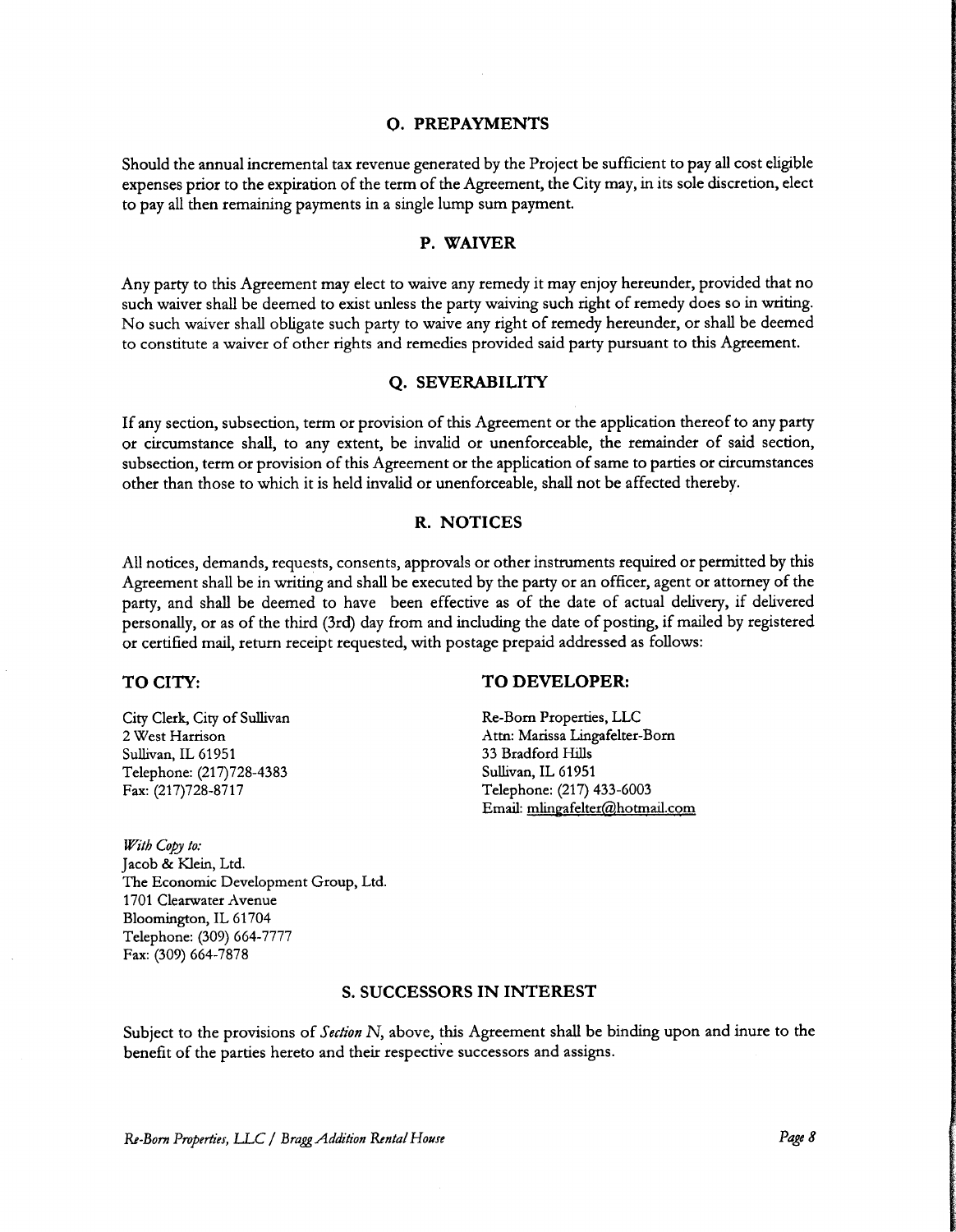#### T. NO JOINT VENTURE, AGENCY, OR PARTNERSHIP CREATED

Neither anything in this Agreement nor any acts of the parties to this Agreement shall be construed by the parties or any third person to create the relationship of <sup>a</sup> partnership, agency, or joint venture between or among such parties.

#### U. INDEMNIFICATION OF CITY

It is the understanding of the Parties that the position of the Illinois Department of Labor is that the Illinois Prevailing Wage Act does not apply to TIF increment received by developers as reimbursement for private TIF Eligible Project Costs. This position of the Department of Labor is stated as an anser to a FAQ on its website at: https://www.illinois.gov/idol/FAOs/Pages/prevailing-wage-faq.aspx. The Developer shall indemnify and hold harmless the Village, and all Village elected or appointed officials, officers, employees, agents, representatives, engineers, consultants and attorneys( collectively, the Indemnified Parties), from any and all claims that may be asserted against the Indemnified Parties or one or more of them, in connection with the applicability, determination, and/ or payments made under the Illinois Prevailing Wage Act (820 ILCS 130/0.01 et. seq.), the Illinois Procurement Code, and/ or any similar State or Federal law or regulation. In addition, the Developer agrees to indemnify and hold harmless the Village for any claim asserted against the Village arising from the Developer's Project and/or this Agreement or any challenge to the eligibility of project costs reimbursed to the Developer hereunder. This obligation to indemnify and hold harmless obligates Developer to defend any such claim and/or action, pay any liabilities and/or penalties imposed, and pay all defense costs of Village, including but not limited to the reasonable attorney fees of City.

#### V. ENTIRE AGREEMENT

The terms and conditions set forth in this Agreement and exhibits attached hereto supersede all prior oral and written understandings and constitute the entire agreement between the City and the Developer with respect to the subject matter hereof.

#### W. TITLES OF PARAGRAPHS

Titles of the several parts, paragraphs, sections or articles of this Agreement are inserted for convenience of reference only, and shall be disregarded in construing or interpreting any provisions hereof.

#### X. WARRANTY OF SIGNATORIES

The signatories of Developer warrant full authority to both execute this Agreement and to bind the entity in which they are signing on behalf of.

#### Y. TERM OF THE AGREEMENT

Notwithstanding anything contained herein to the contrary, this Agreement shall expire upon the first to occur of the expiration of the TIF District, tax year 2021 payable 2022 or upon the Developer receiving all incentives included herein. The Agreement shall expire sooner if the Developer files for bankruptcy or otherwise becomes insolvent, the Property becomes the subject of foreclosure proceedings or upon default by the Developer of this Agreement.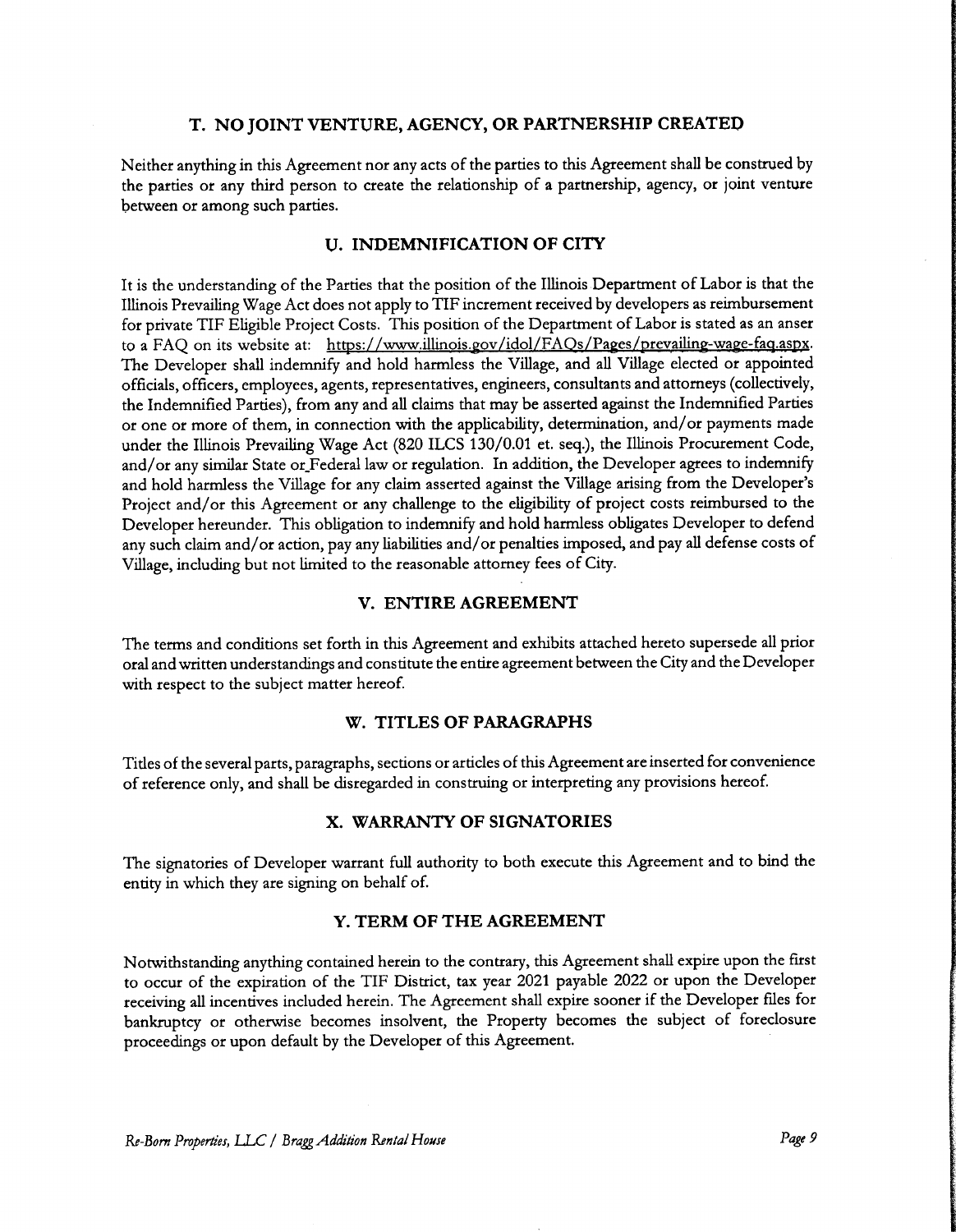IN WITNESS WHEREOF the Parties hereto have caused this Agreement to be executed by their duly authorized officers on the above date at Sullivan, Illinois.

Sullivan, Illinois, Municipal Corporation

BY:  $\mathcal{F}$ 

Mayor

ATTEST: a. City Clerk

CITY<br>
Unicipal Corporation<br>
Re-Born Properties, LLC

RY: Waggelter-Bonne<br>Print Name: <u>W. Lingofelter-Born</u> RY:

Title: OUNCY

Re-Born Properties, LLC / Bragg Addition Rental House Page 10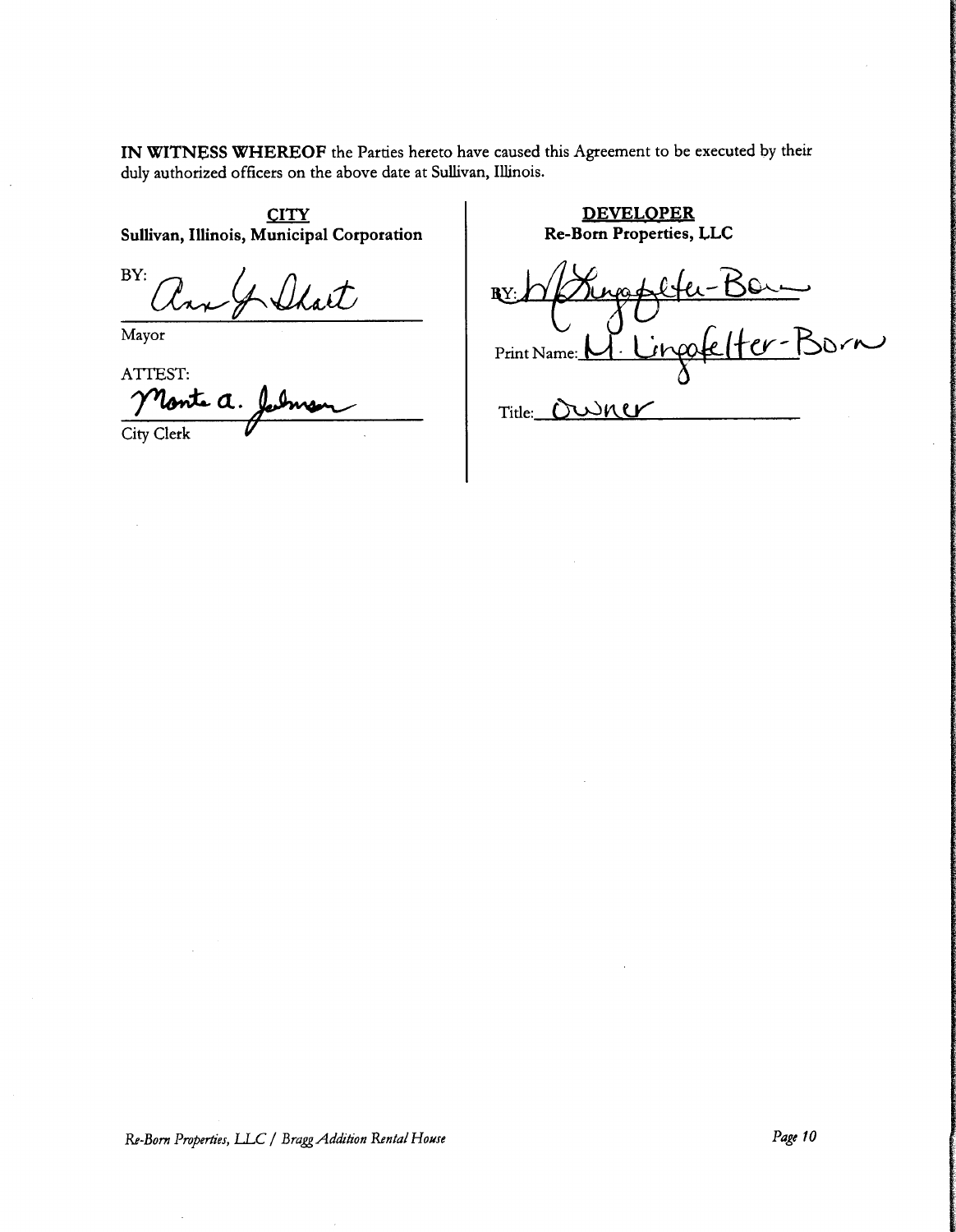# EXHIBIT <sup>1</sup>

### SUMMARY OF ESTIMATED TIF ELIGIBLE PROJECT COSTS

Re-Born Properties, LLC Bragg Addition Rental House Project Sullivan TIF District I in the City of Sullivan in Moultrie County, Illinois

| Project Description: The Developer owns the Property and plans to construct a single-family<br>rental house. |
|--------------------------------------------------------------------------------------------------------------|
| Street Location: Seth Dunscomb Drive Sulliven Illinois                                                       |

Street Location: Seth Dunscomb Drive, Sullivan, Illinois. Lots <sup>9</sup> in Block <sup>3</sup> of the Bragg Addition)

PIN#s: 08-08-02-319-390

#### **Estimated TIF Eligible Project Costs:**

| Planning, Engineering, Architectural, Accounting, Legal Fees\$3,000 |  |
|---------------------------------------------------------------------|--|
|                                                                     |  |

\*The City's reimbursement of Eligible Project Costs to the Developer shall not exceed \$15,000 as set forth in this Redevelopment Agreement.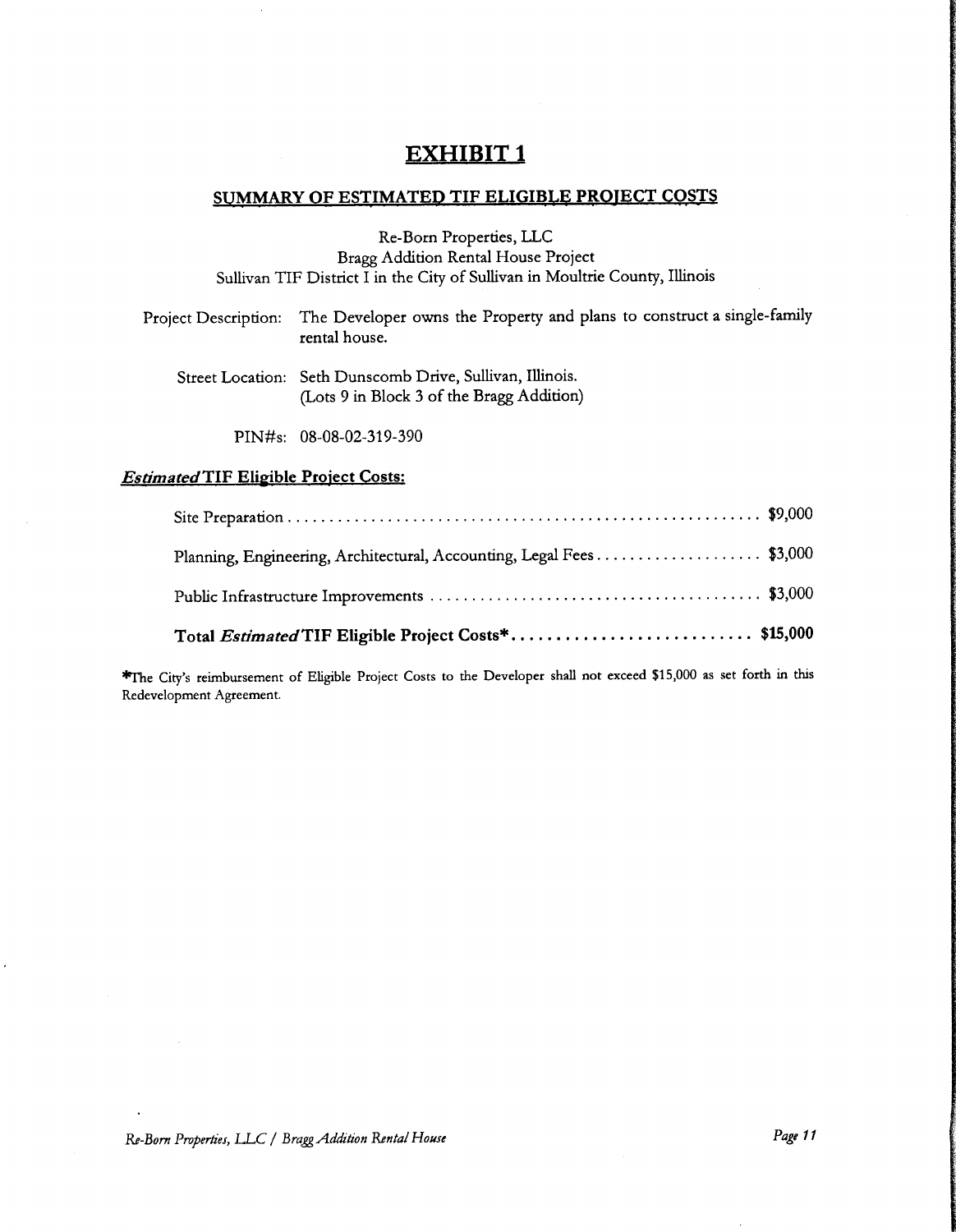# EXHIBIT <sup>2</sup>

### CITY OF SULLIVAN, ILLINOIS TAX INCREMENT FINANCING DISTRICT I

#### PRIVATE PROJECT REQUEST FOR REIMBURSEMENT **BY** RE-BORN PROPERTIES, LLC BRAGG ADDITION RENTAL HOUSE PROJECT)

Date\_

Attention: City TIF Administrator, City of Sullivan, Illinois

Re: TIF Redevelopment Agreement, dated September 25, 2017 by and between the City of Sullivan, Illinois, and Re-Born Properties, LLC (the" Developer") ( Bragg Addition Rental House Project)

The City of Sullivan is hereby requested to disburse funds from the Special Tax Allocation Fund pursuant to the Redevelopment Agreement described above in the following amount(s), to the Developer and for the purpose(s) set forth in this Request for Reimbursement. The terms used in this Request for Reimbursement shall have the meanings given to those terms in the Redevelopment Agreement.

- 1. REQUEST FOR REIMBURSEMENT NO.
- 2. PAYMENT DUE TO: Re-Born Properties, LLC (Bragg Addition Rental House Project)
- 3. AMOUNTS REQUESTED TO BE DISBURSED:

| Description of TIF Eligible Project Cost | Amount |
|------------------------------------------|--------|
|                                          |        |
|                                          |        |
|                                          |        |
|                                          |        |
|                                          |        |
| Total                                    |        |

4. The amount requested to be disbursed pursuant to this Request for Reimbursement will be used to reimburse the Developer for Redevelopment Project Costs for the Project detailed in Exhibit "1" of the Redevelopment Agreement.